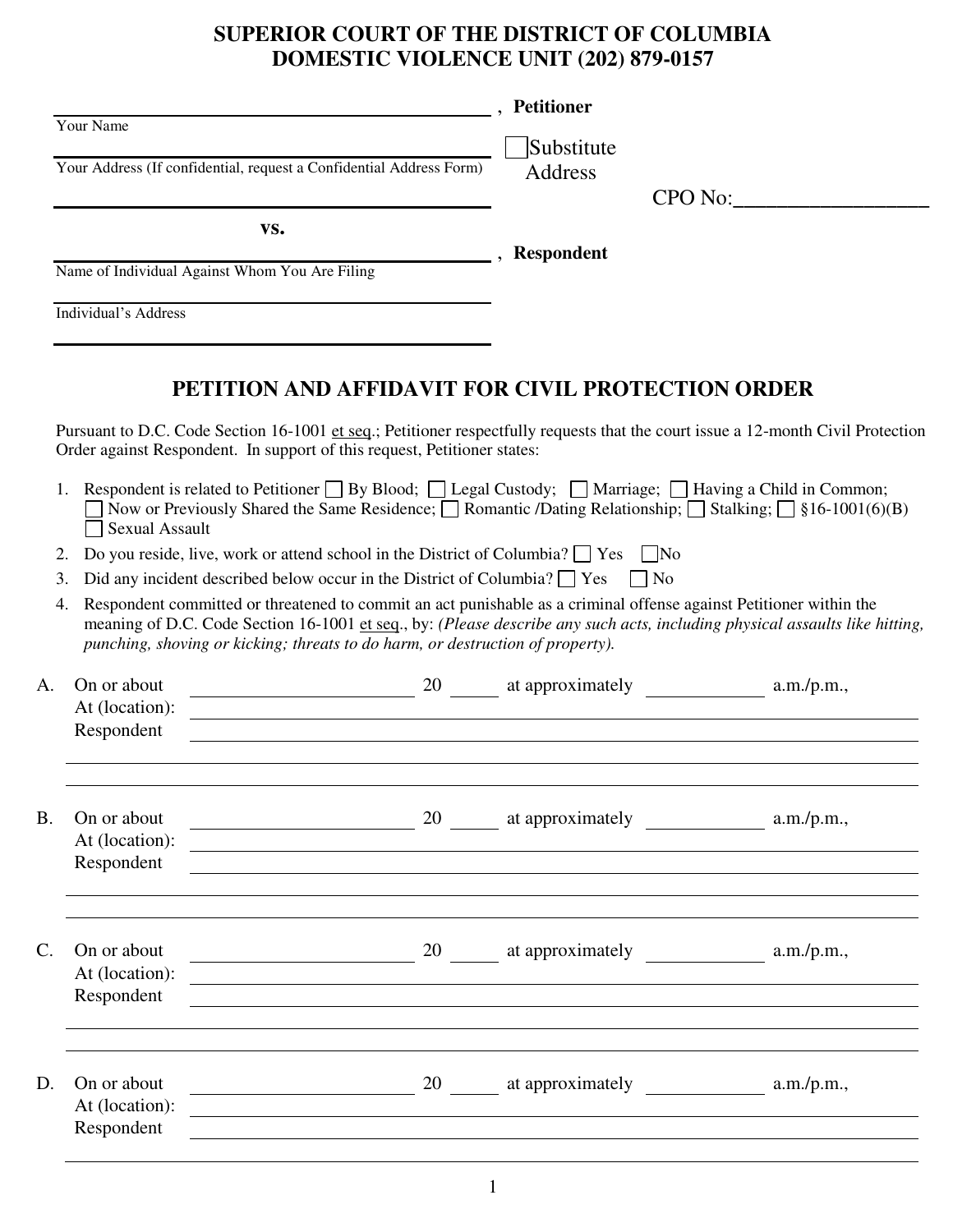## ON THE BASIS OF THESE ALLEGATIONS, PETITIONER REQUESTS AN ORDER INCLUDING THE FOLLOWING RELIEF: (Check each form of relief you wish to be awarded by the court)

| 1. |                                                                                                                                                              | Ordering Respondent not to abuse, threaten, stalk or harass me, my children and                                                                                                                                                                                                                                                                                                                                                                                                                                                                |
|----|--------------------------------------------------------------------------------------------------------------------------------------------------------------|------------------------------------------------------------------------------------------------------------------------------------------------------------------------------------------------------------------------------------------------------------------------------------------------------------------------------------------------------------------------------------------------------------------------------------------------------------------------------------------------------------------------------------------------|
| 2. |                                                                                                                                                              | Ordering Respondent to stay away from: $\Box$ my person; $\Box$ my work; $\Box$ my home; $\Box$ my vehicle<br>my children's school/daycare; $\Box$ other places I frequent ( <i>describe</i> );                                                                                                                                                                                                                                                                                                                                                |
|    |                                                                                                                                                              | other persons (names) Santa Contract of the set of the set of the set of the set of the set of the set of the set of the set of the set of the set of the set of the set of the set of the set of the set of the set of the se                                                                                                                                                                                                                                                                                                                 |
| 3. |                                                                                                                                                              | Ordering Respondent not to contact me: $\Box$ by telephone; $\Box$ in writing; $\Box$ electronic or social media;<br>$\Box$ in any other manner directly or indirectly through a third party.                                                                                                                                                                                                                                                                                                                                                  |
| 4. | Awarding me temporary custody of the minor child, named below.<br>(state name and date of birth of each child AND bring birth certificates to court hearing) |                                                                                                                                                                                                                                                                                                                                                                                                                                                                                                                                                |
|    | 4a.                                                                                                                                                          | IF YOU ARE SEEKING CUSTODY, PLEASE COMPLETE QUESTIONS 4a - 4e:<br>The children's current address is (You do not have to reveal this information if doing so will put you in danger):                                                                                                                                                                                                                                                                                                                                                           |
|    | 4b.                                                                                                                                                          | Over the past five years the children have lived at the following other addresses (if any):                                                                                                                                                                                                                                                                                                                                                                                                                                                    |
|    | 4c.                                                                                                                                                          | Names and addresses of the people the children have lived with during the past five years:                                                                                                                                                                                                                                                                                                                                                                                                                                                     |
|    | 4d.                                                                                                                                                          | Have you participated in or do you know of any <i>other court cases concerning custody</i> of these children?<br>If your answer is "yes" please indicate where the case(s) was/were filed:<br>yes<br>no                                                                                                                                                                                                                                                                                                                                        |
|    | 4e.                                                                                                                                                          | Do you know of any other person other than yourself and Respondent who claims to have custody of the<br>children? ges g no If "yes", who?<br><u> 1980 - Jan Stein Stein Stein Stein Stein Stein Stein Stein Stein Stein Stein Stein Stein Stein Stein Stein S</u>                                                                                                                                                                                                                                                                              |
| 5. |                                                                                                                                                              | Awarding Respondent visitation with the child(ren) if Respondent shows that the child(ren) and I can be<br>adequately protected from harm by the Respondent.                                                                                                                                                                                                                                                                                                                                                                                   |
| 6. |                                                                                                                                                              | Ordering Respondent to pay child support for the above minor children, in an amount in accordance with<br>the D.C. Child Support Guideline, through the Court Registry.<br>To the best of my knowledge, Respondent's annual gross income equals or exceeds \$<br>(Bring any proof of your own AND respondent's income to the court hearing, including 2 recent pay<br>stubs, tax returns for the past two years or a completed financial statement. Also, bring proof of any other<br>child support orders that affect you or the Respondent). |
|    | 6a.                                                                                                                                                          | IF YOU ARE SEEKING CHILD SUPPORT, PLEASE COMPLETE QUESTIONS 6a - 6d:<br>Has a paternity and /or child support case already been filed regarding any of the above-listed children?<br>$\Box$ yes $\Box$ no If "yes", please indicate where the case was filed, the case number, and the outcome,<br>if any:                                                                                                                                                                                                                                     |
|    | 6b.<br>6c.<br>6d                                                                                                                                             | Are you or your children currently receiving public assistance?<br>yes<br>no<br>Is Respondent currently employed? $\Box$ yes $\Box$ no $\Box$ Don't Know<br>Do any of the children have special costs? (e.g., tuition, daycare, medical insurance, medical costs;<br>please specify)                                                                                                                                                                                                                                                           |
|    |                                                                                                                                                              |                                                                                                                                                                                                                                                                                                                                                                                                                                                                                                                                                |